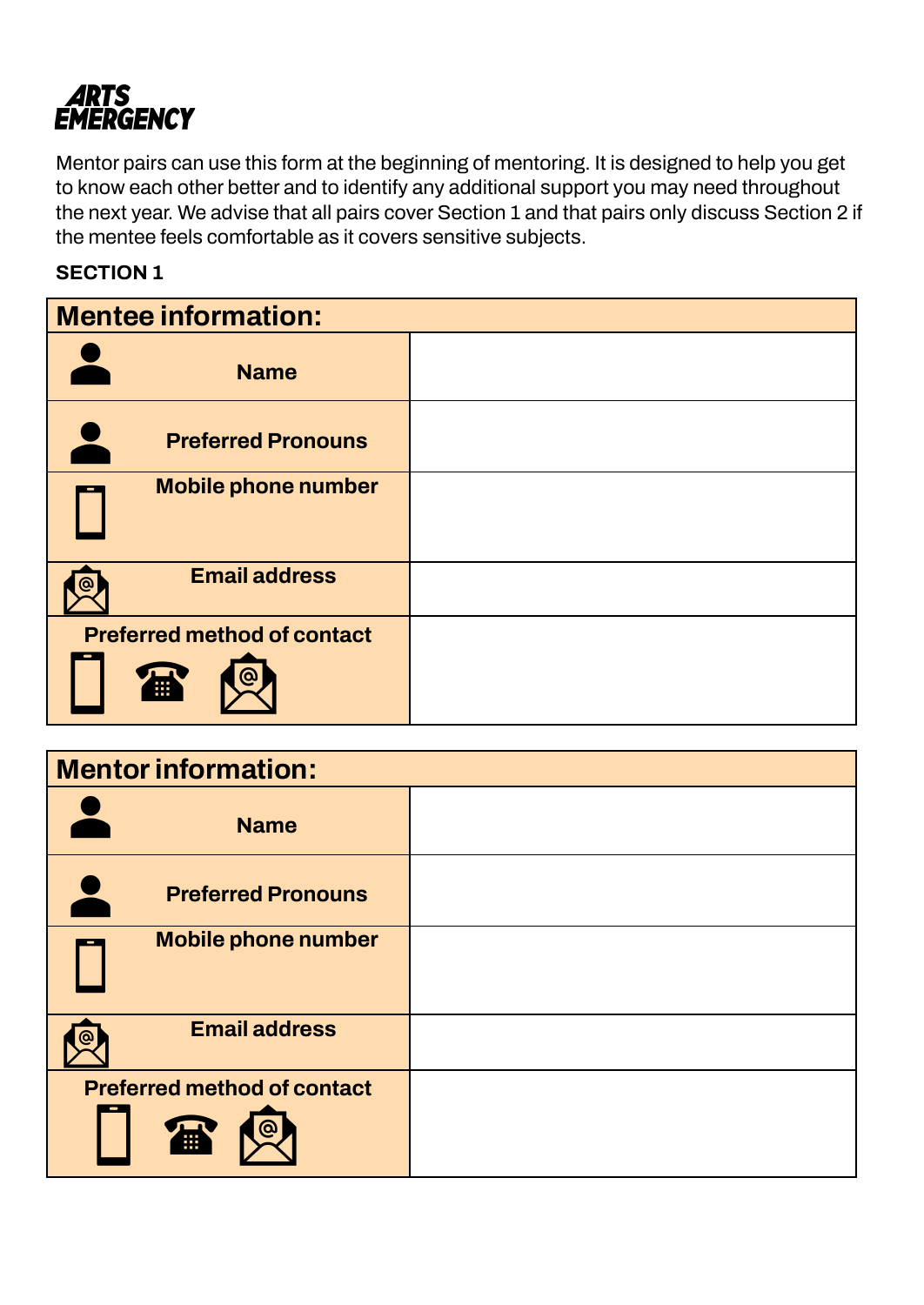| About you both:                                                                                                         |  |
|-------------------------------------------------------------------------------------------------------------------------|--|
| 3 things you love to<br>do!                                                                                             |  |
| Why did you sign up for<br><b>Arts Emergency?</b>                                                                       |  |
| Have you done anything<br>similar before?                                                                               |  |
| What would you like to<br>achieve this year?                                                                            |  |
| Is there anything else that you<br>think it's important for me to know<br>at the beginning of the year of<br>mentoring? |  |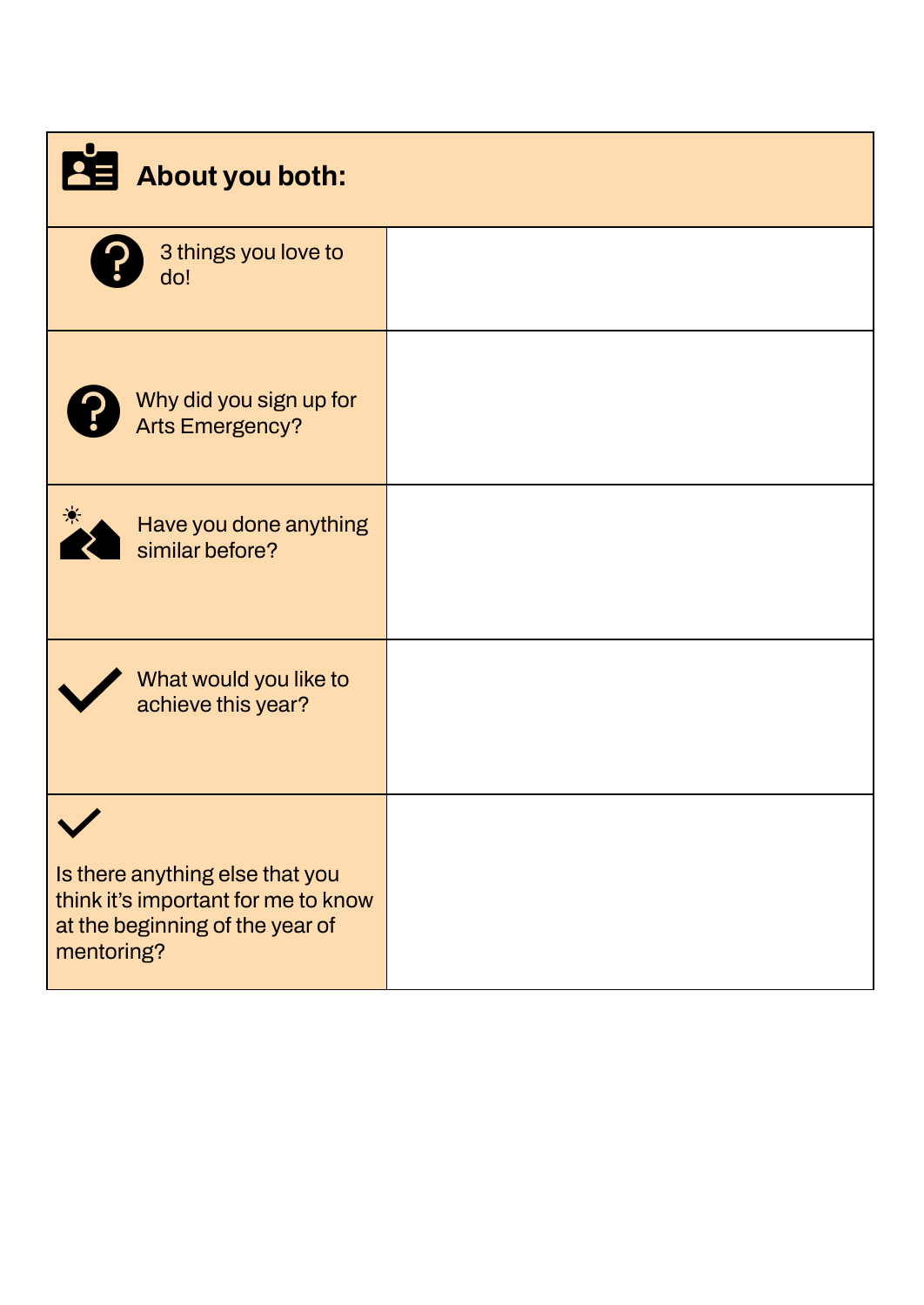| Travel                                                                                             |     |           |  |
|----------------------------------------------------------------------------------------------------|-----|-----------|--|
| How do you feel about meeting online vs. meeting                                                   |     |           |  |
| in person?                                                                                         |     |           |  |
|                                                                                                    | Yes | <b>No</b> |  |
| Do you travel independently?                                                                       |     |           |  |
| Do you need support planning your travel?                                                          |     |           |  |
| Is there anything you need to support you<br>travelling to sessions?                               |     |           |  |
| If we meet in person it must be in a public space.<br>Where might suit us both? Area and/or place? |     |           |  |
| Comments:                                                                                          |     |           |  |

## **THAT'S ALL FOR THE FIRST SESSION**

### **THE NEXT PART OF THE FORM SHOULD BE FILLED IN IF THE MENTEE WOULD LIKE TO DISCUSS ACCESS NEEDS AT YOUR NEXT SESSION**

#### **MENTEES - PLEASE LET YOUR MENTOR KNOW IF YOU WOULD LIKE TO DISCUSS YOUR ACCESS REQUIREMENTS AND EMOTIONAL WELLBEING IN THE NEXT SESSION**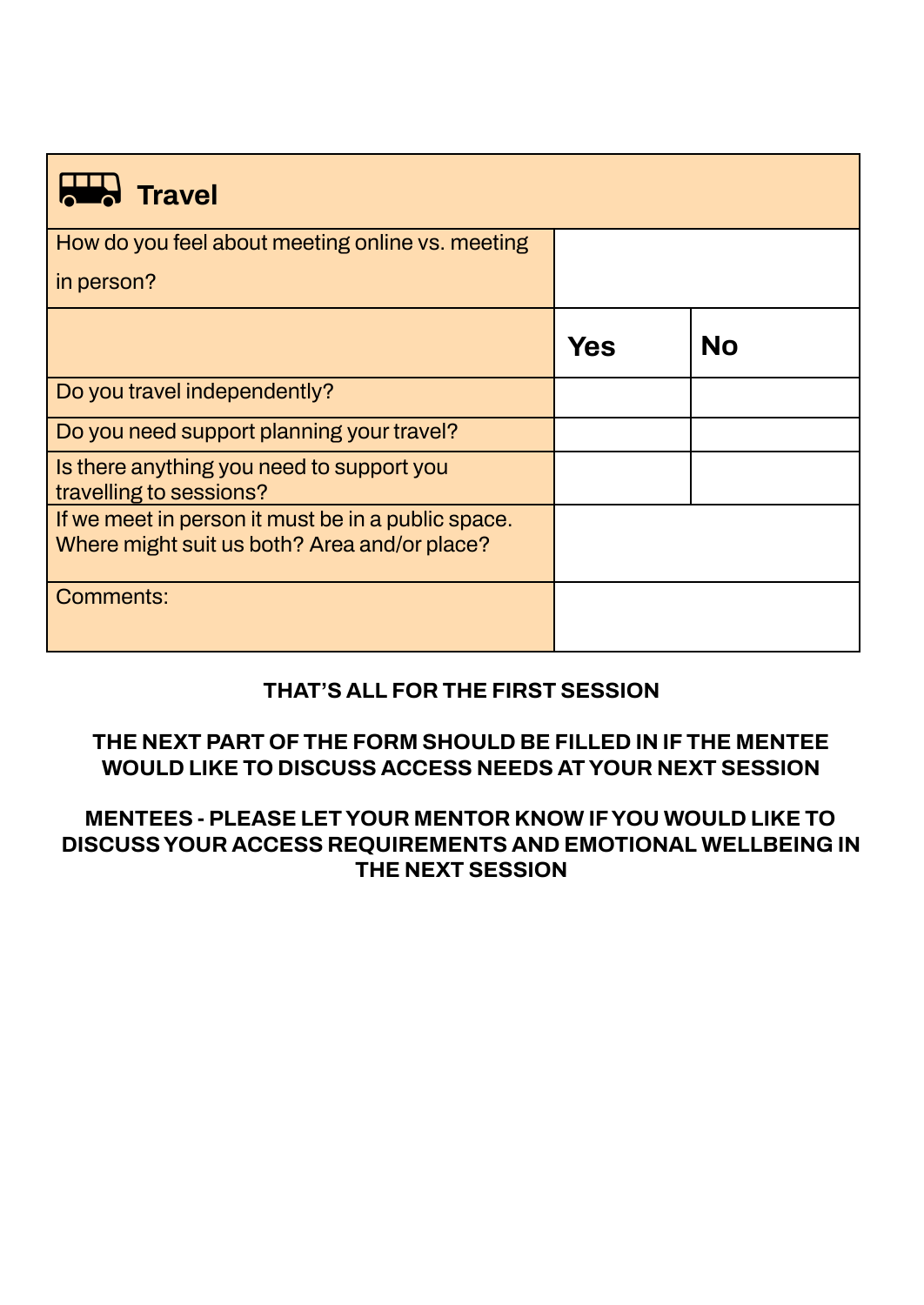## **SECTION 2: ONLY TO BE USED IF MENTEE IS COMFORTABLE**

| <b>Mentee</b><br><b>Emergency</b><br>contact | Name:<br>Relationship: |  |
|----------------------------------------------|------------------------|--|
| $\sqrt{17}$<br>$\blacksquare$                | Phone number:          |  |

| <b>Access Requirements:</b>                                        |            |           |
|--------------------------------------------------------------------|------------|-----------|
|                                                                    | <b>Yes</b> | <b>No</b> |
| Are you a wheelchair user?                                         |            |           |
| Do you have any other access requirements?                         |            |           |
| Do you need to take extra breaks?                                  |            |           |
| Do you have a visual impairment?                                   |            |           |
| Do you have a hearing impairment?                                  |            |           |
| Do you need support with reading, writing or with<br>instructions? |            |           |
| Details:                                                           |            |           |